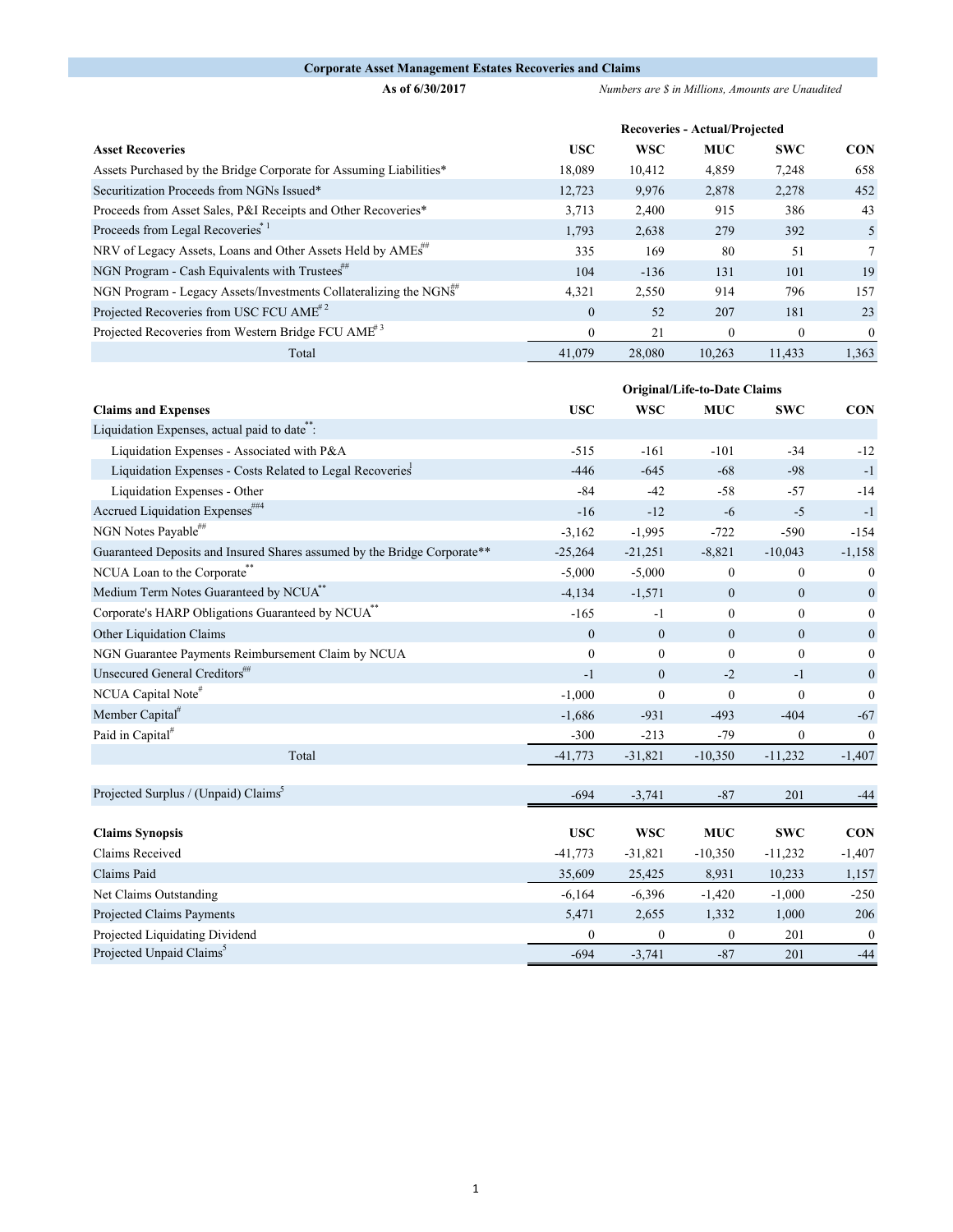|                                                    | <b>Corporate Asset Management Estates Recoveries and Claims</b> |                                                   |                  |                                          |                  |                  |
|----------------------------------------------------|-----------------------------------------------------------------|---------------------------------------------------|------------------|------------------------------------------|------------------|------------------|
|                                                    | As of 6/30/2017                                                 | Numbers are \$ in Millions, Amounts are Unaudited |                  |                                          |                  |                  |
| <b>Fiduciary Assets</b>                            |                                                                 | <b>USC</b>                                        | <b>WSC</b>       | <b>MUC</b>                               | <b>SWC</b>       | <b>CON</b>       |
| Cash and Cash Equivalents                          |                                                                 | 814                                               | $-136$           | 131                                      | 101              | 19               |
| <b>Legacy Assets</b>                               |                                                                 | 335                                               | 156              | 35                                       | 51               | $7\phantom{.0}$  |
| Legacy Assets/Investments Collateralizing the NGNs |                                                                 | 4,321                                             | 2,550            | 914                                      | 796              | 157              |
| Loans                                              |                                                                 | $\mathbf{0}$                                      | 13               | 45                                       | $\boldsymbol{0}$ | $\boldsymbol{0}$ |
| Receivable from AMEs                               |                                                                 | $\mathbf{0}$                                      | $\boldsymbol{0}$ | $\boldsymbol{0}$                         | $\mathbf{0}$     | $\boldsymbol{0}$ |
| Other Fiduciary Assets                             |                                                                 | $\boldsymbol{0}$                                  | $\boldsymbol{0}$ | $\boldsymbol{0}$                         | $\boldsymbol{0}$ | $\boldsymbol{0}$ |
| <b>Total Fiduciary Assets</b>                      |                                                                 | 5,471                                             | 2,582            | 1,125                                    | 948              | 183              |
| <b>Fiduciary Liabilities</b>                       |                                                                 |                                                   |                  |                                          |                  |                  |
| Accrued Expenses and Payables                      |                                                                 | $-16$                                             | $-12$            | $-6$                                     | $-5$             | $-1$             |
| <b>NGNs</b>                                        |                                                                 | $-3,162$                                          | $-1,995$         | $-722$                                   | $-590$           | $-154$           |
| Due to NGN Trusts                                  |                                                                 | $\mathbf{0}$                                      | $\boldsymbol{0}$ | $\boldsymbol{0}$                         | $\mathbf{0}$     | $\boldsymbol{0}$ |
| <b>Unsecured Claims</b>                            |                                                                 | $-1$                                              | $\boldsymbol{0}$ | $-2$                                     | $-1$             | $\boldsymbol{0}$ |
| Due to TCCUSF <sup>12</sup>                        |                                                                 | $\boldsymbol{0}$                                  | $-3,245$         | $-118$                                   | $71\,$           | $\textbf{-28}$   |
| <b>Total Fiduciary Liabilities</b>                 |                                                                 | $-3,179$                                          | $-5,252$         | $-848$                                   | $-525$           | $-183$           |
| Total Fiduciary Net Assets / (Liabilities)         |                                                                 | 2,292                                             | $-2,670$         | 278                                      | 423              | $\boldsymbol{0}$ |
|                                                    |                                                                 |                                                   |                  | Analysis of Claim Payments <sup>13</sup> |                  |                  |
| <b>B1</b> - Liquidation Expenses                   |                                                                 | <b>USC</b>                                        | <b>WSC</b>       | <b>MUC</b>                               | <b>SWC</b>       | <b>CON</b>       |
|                                                    | Original Amount                                                 | 1,061                                             | 859              | 233                                      | 195              | 27               |
|                                                    | Amount Paid to Date                                             | $-1,046$                                          | $-847$           | $-227$                                   | $-190$           | $-27$            |
|                                                    | Current Unpaid Balance                                          | 16                                                | 12               | 6                                        | 5                | $\overline{1}$   |
|                                                    | Projected Repayment                                             | $-16$                                             | $-12$            | $-6$                                     | $-5$             | $-1$             |
|                                                    | Projected Amount Unpaid                                         | $\mathbf{0}$                                      | $\boldsymbol{0}$ | $\mathbf{0}$                             | $\mathbf{0}$     | $\boldsymbol{0}$ |
|                                                    |                                                                 |                                                   |                  |                                          |                  |                  |
| <b>B2-Wages and Salaries</b>                       |                                                                 |                                                   |                  |                                          |                  |                  |
|                                                    | Original Amount                                                 | $\mathbf{0}$                                      | $\boldsymbol{0}$ | $\boldsymbol{0}$                         | $\boldsymbol{0}$ | $\boldsymbol{0}$ |
|                                                    | Amount Paid to Date                                             | $\boldsymbol{0}$                                  | $\boldsymbol{0}$ | $\mathbf{0}$                             | $\boldsymbol{0}$ | $\boldsymbol{0}$ |
|                                                    | Current Unpaid Balance                                          | $\mathbf{0}$                                      | $\boldsymbol{0}$ | $\boldsymbol{0}$                         | $\boldsymbol{0}$ | $\boldsymbol{0}$ |
|                                                    | Projected Repayment                                             | $\boldsymbol{0}$                                  | $\boldsymbol{0}$ | $\boldsymbol{0}$                         | $\boldsymbol{0}$ | $\boldsymbol{0}$ |
|                                                    | Projected Amount Unpaid                                         | $\boldsymbol{0}$                                  | $\boldsymbol{0}$ | $\boldsymbol{0}$                         | $\boldsymbol{0}$ | $\boldsymbol{0}$ |
| <b>B4</b> - Due to Government <sup>6</sup>         |                                                                 |                                                   |                  |                                          |                  |                  |
|                                                    | Original Amount                                                 | 34,550                                            | 27,601           | 8,459                                    | 9,772            | 1,127            |
|                                                    | Amount Paid to Date                                             | $-34,550$                                         | $-24,578$        | $-8,459$                                 | $-9,772$         | $-1,127$         |
|                                                    | Current Unpaid Balance                                          | $\mathbf{0}$                                      | 3,024            | $\mathbf{0}$                             | $\mathbf{0}$     | $\boldsymbol{0}$ |
|                                                    | Projected Repayment                                             | $\bf{0}$                                          | $-648$           | $\bf{0}$                                 | $\boldsymbol{0}$ | $\boldsymbol{0}$ |
|                                                    | Projected Amount Unpaid                                         | $\mathbf{0}$                                      | 2,376            | $\mathbf{0}$                             | $\boldsymbol{0}$ | $\boldsymbol{0}$ |
| <b>B5</b> - Due to General Creditors <sup>7</sup>  |                                                                 |                                                   |                  |                                          |                  |                  |
|                                                    | Original Amount                                                 | $\mathbf{1}$                                      | $\boldsymbol{0}$ | $\overline{c}$                           | $\mathbf{1}$     | $\boldsymbol{0}$ |
|                                                    | Amount Paid to Date                                             | $\boldsymbol{0}$                                  | $\boldsymbol{0}$ | $\boldsymbol{0}$                         | $\boldsymbol{0}$ | $\boldsymbol{0}$ |
|                                                    | Current Unpaid Balance                                          | $\mathbf{1}$                                      | $\boldsymbol{0}$ | $\overline{2}$                           | $\mathbf{1}$     | $\boldsymbol{0}$ |
|                                                    | Projected Repayment                                             | $-1$                                              | $\boldsymbol{0}$ | $-2$                                     | $-1$             | $\boldsymbol{0}$ |
|                                                    | Projected Amount Unpaid                                         | $\overline{0}$                                    | $\boldsymbol{0}$ | $\mathbf{0}$                             | $\mathbf{0}$     | $\boldsymbol{0}$ |